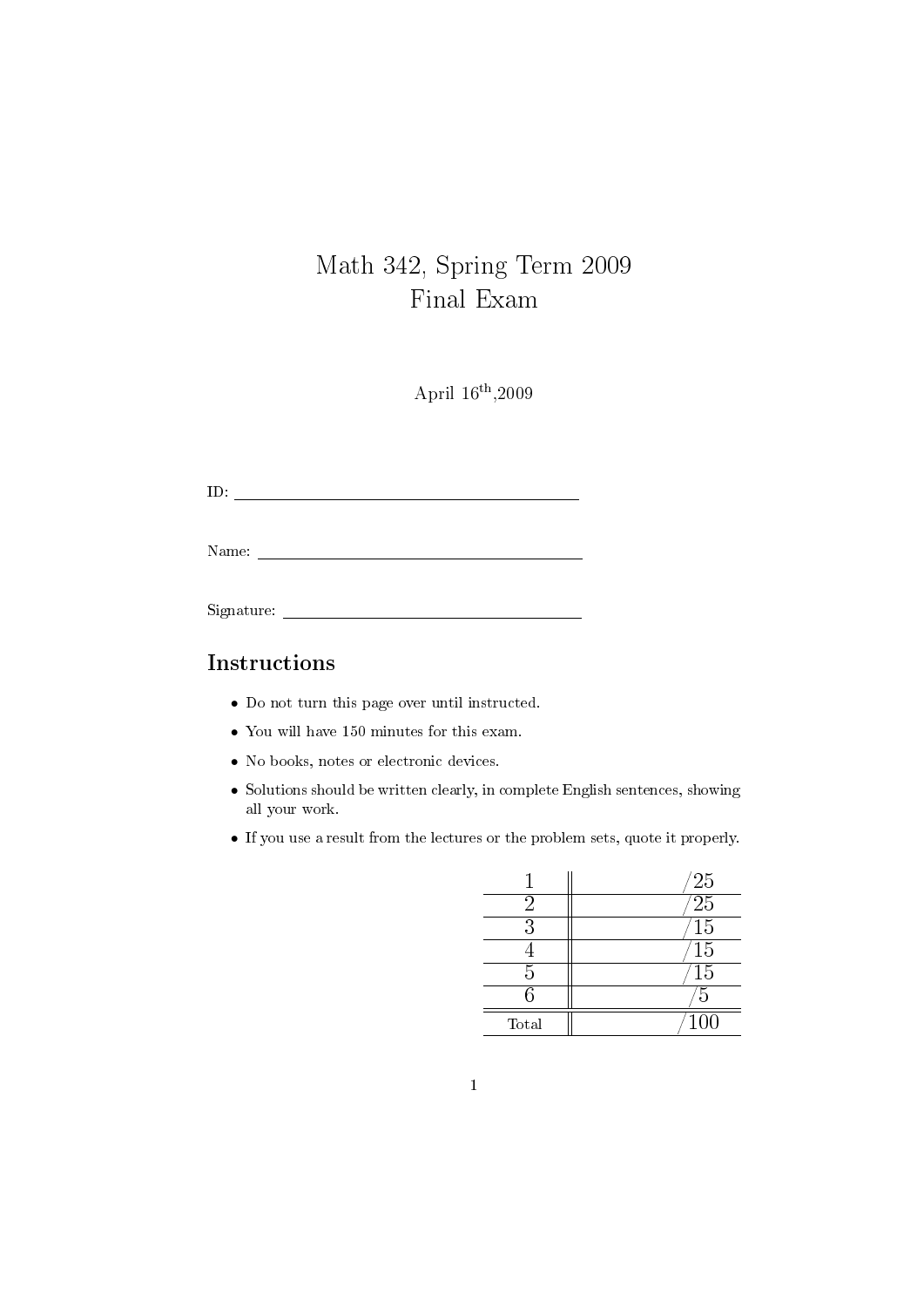## 1 The integers (25 points)

a. Find all integer solutions to the equation  $12x \equiv 4(80)$  (10 pts). **Hint:**  $7 \cdot 3 = 21$ .

b. Find a zero-divisor in  $\mathbb{Z}/10\mathbb{Z}$  (5 pts).

c. Let p be a prime number. What are the possible values for  $gcd(a, p)$ if  $a \in \mathbb{Z}$ ? (5 pts)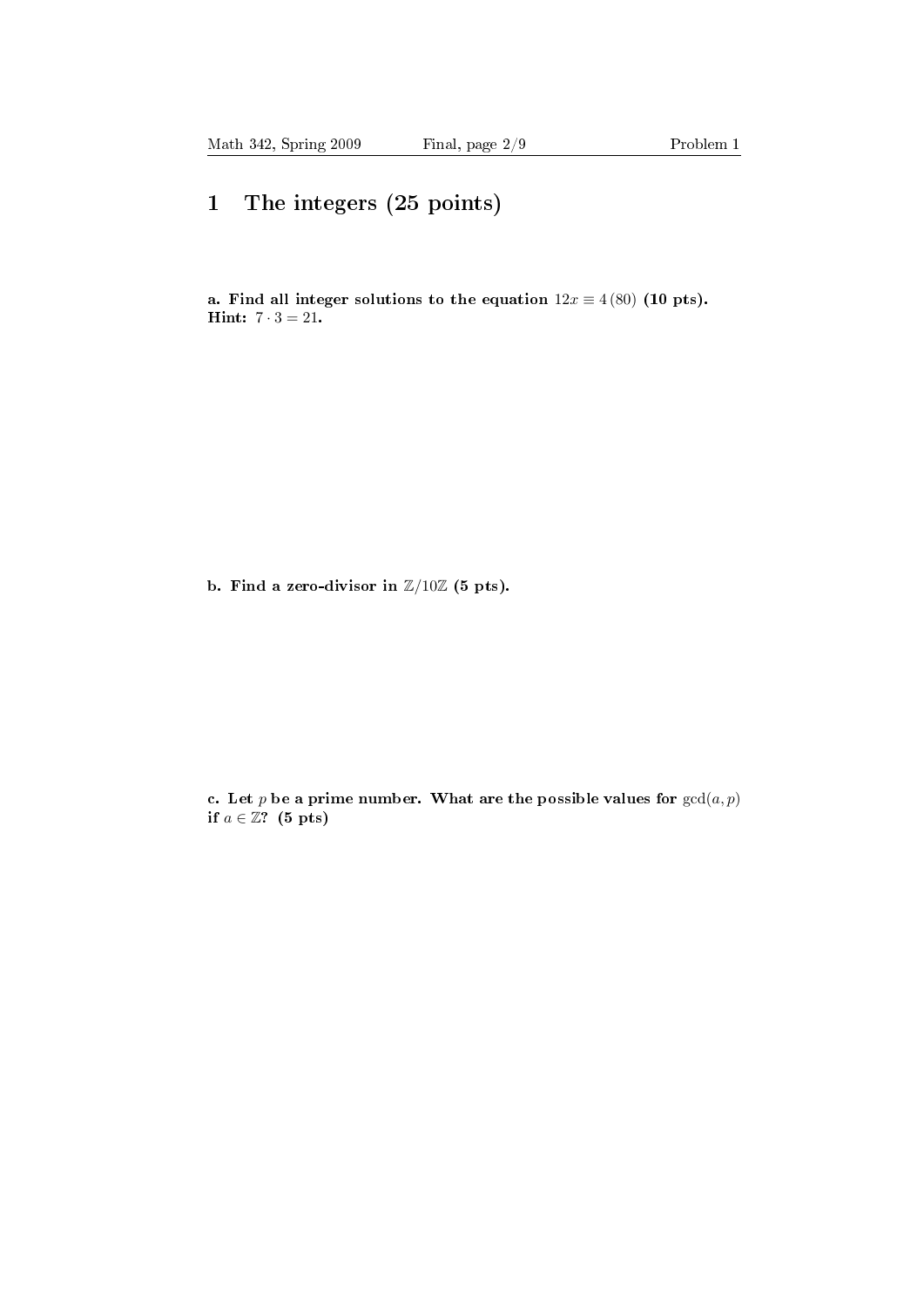d. For p prime use Bezout's Theorem to show that  $\mathbb{Z}/p\mathbb{Z}$  is a field (5) pts).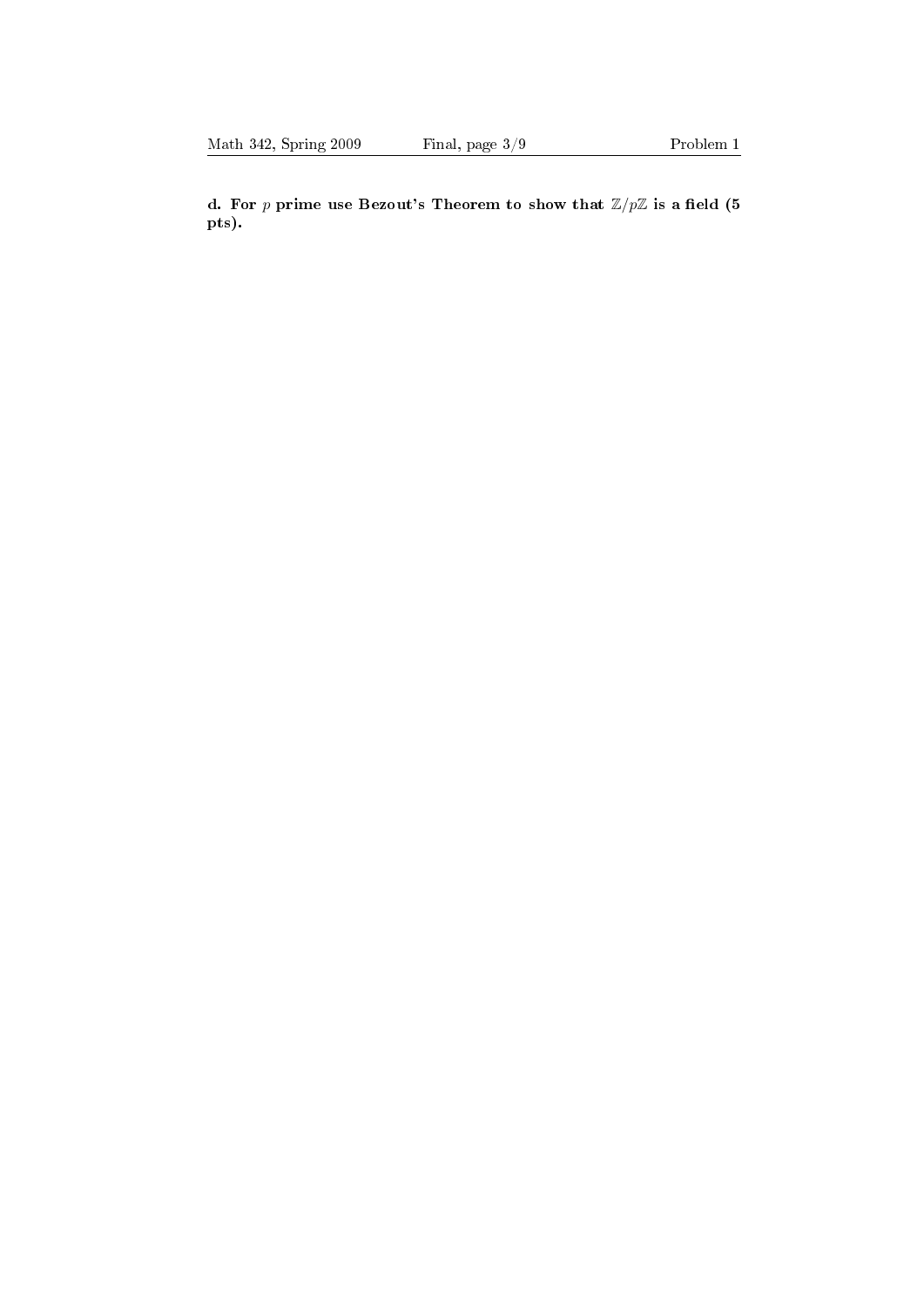### 2 Linear codes (25 points)

a. Define the weight of a vector  $\underline{v} \in F^n$ . Define the weight of a subspace  $C \subset F^n$  (7 pts)

b. Let  $C_3 \subset \mathbb{F}_2^8$  be the set of linear combinations of the three bit vectors  $\underline{a} = (11000011), \underline{b} = (00110011), \underline{c} = (00001111).$  Show that the code  $C_3$  has weight  $4(7$  pts)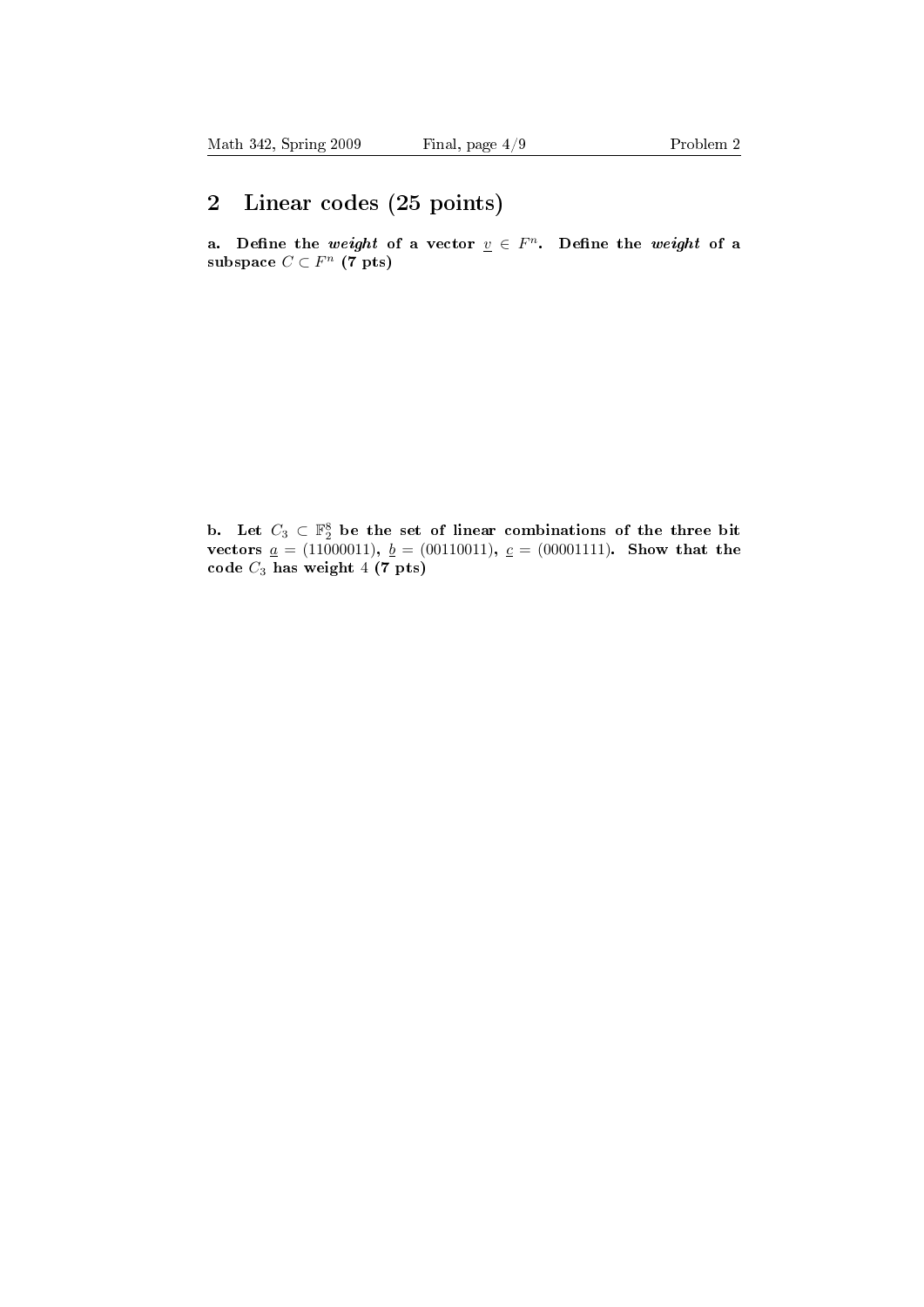c. Let  $G \in M_{7\times3}(\mathbb{F}_2)$  be the matrix below, and let  $C_{\mathbf{H}} =$  $\sqrt{ }$  $\left\vert \right\vert$  $\mathcal{L}$ G  $\sqrt{ }$  $\overline{1}$  $\boldsymbol{x}$  $\hat{y}$ z  $\setminus$  $\overline{1}$  $x, y, z \in \mathbb{F}_2$  $\lambda$  $\mathcal{L}$  $\left| \right|$ ⊂  $\mathbb{F}_2^7$  be the code for which  $G$  is the generating matrix. Show that  $C_\mathbf{H}$ 

has weight 4 (7 pts).  $G =$  $\sqrt{ }$  $\overline{\phantom{a}}$  $(1 \ 0 \ 0)$ 0 1 0 0 0 1 1 1 0 1 0 1 0 1 1 1 1 1  $\setminus$  $\begin{array}{c} \hline \end{array}$ .

d. Both codes  $C_3$  and  $C_H$  can be used to encode a data-stream by breaking the data into 3-bit blocks. Which code is better? Why? (4 pts)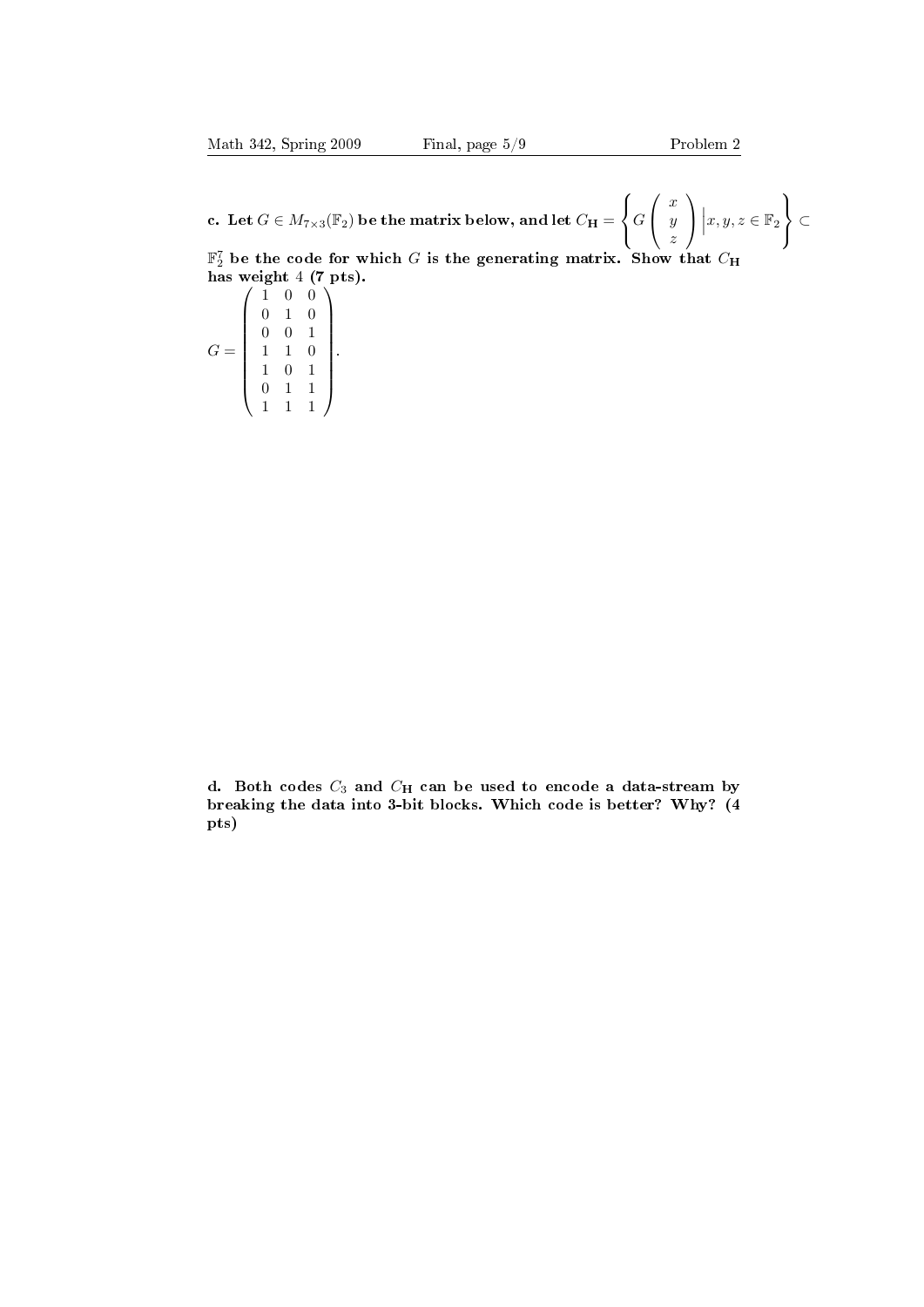## 3 Polynomials (15 points)

a. CRC-Encode the following 9-bit vectors using the polynomial  $F_4(x) = x^4 + x + 1 \in \mathbb{F}_2[x]$  (8 pts).

- 1. (000000000)
- 2. (100100001)

b. Find the gcd of the two real polynomials  $x^3 + x^2 + 3x - 5$  and  $x^2 - 1$ (7 pts).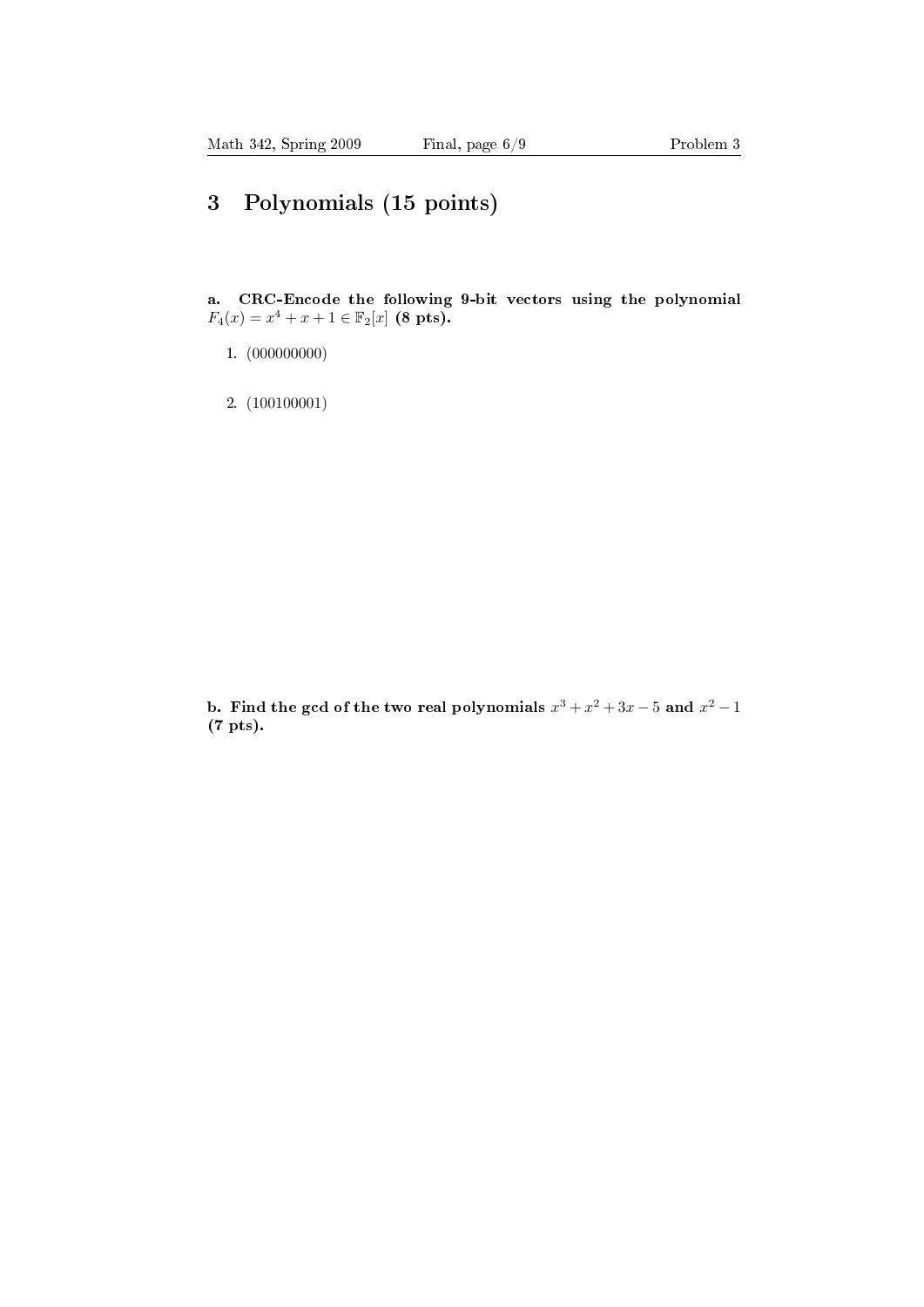#### 4 Maps of algebraic structures (15 points)

For a  $3 \times 3$  matrix  $A \in M_3(\mathbb{R})$  set  $Tr(A) = A_{11} + A_{22} + A_{33}$  (sum of the diagonal), which defines a map Tr:  $M_3(\mathbb{R}) \to \mathbb{R}$ . We can give the domain and range different algebraic structures. For each of these structures you need to decide whether this map is a homomorphism of that kind of structure (prove your answers!)

a. First, is Tr a group homomorphism from group  $(M_3(\mathbb{R}), 0_3, +)$  to the group  $(\mathbb{R}, 0, +)$ ? (5 pts)

b. Next, think of  $M_3(\mathbb{R})$  as an 9-dimensional real vector space in the usual way. Is Tr:  $M_3(\mathbb{R}) \to \mathbb{R}^1$  a linear map? (5 pts)

c. Finally, give both  $M_3(\mathbb{R})$  and  $\mathbb R$  their usual ring structures. Is Tr:  $M_3(\mathbb{R}) \to \mathbb{R}$  a homomorphism of rings? (5 pts)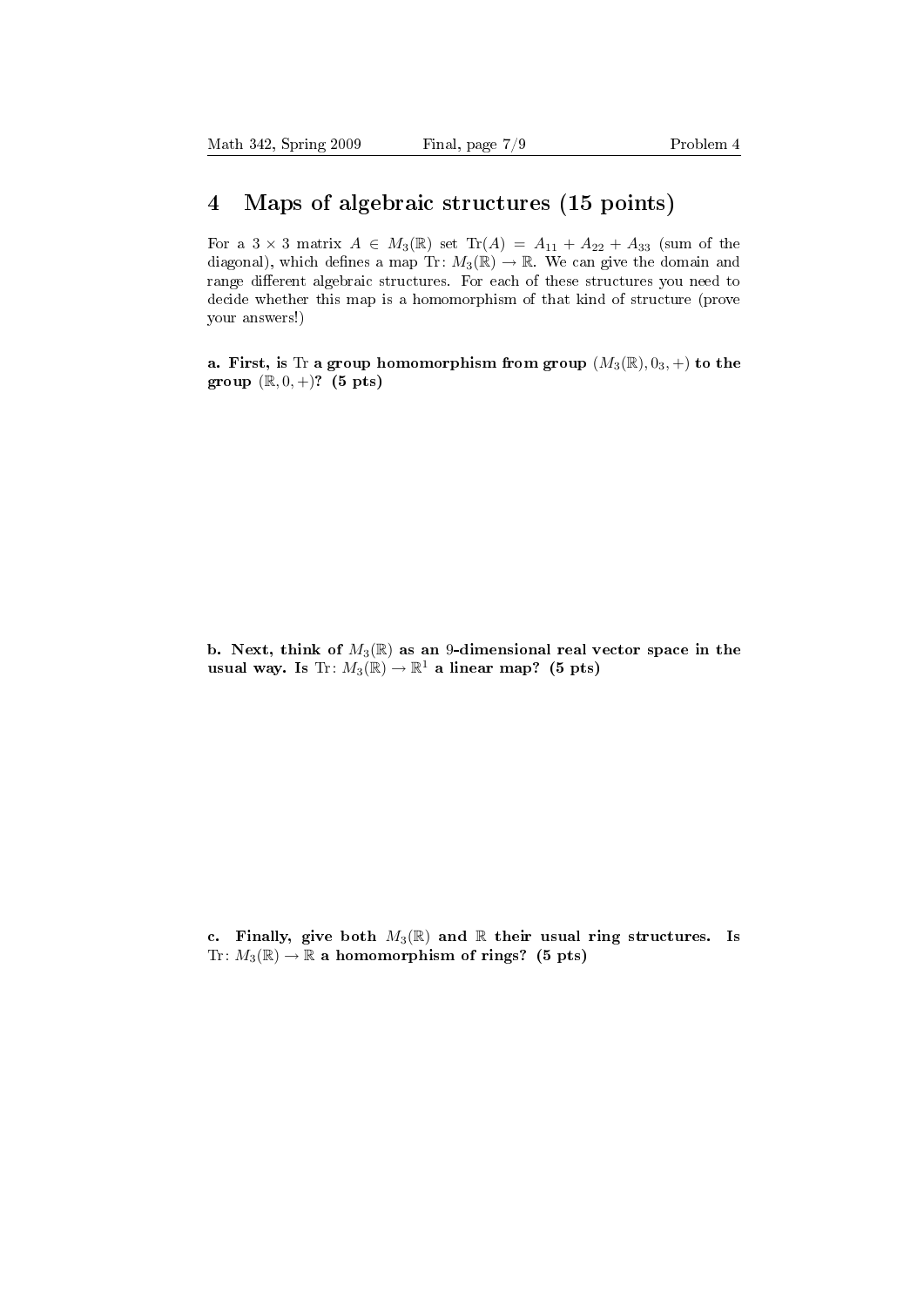### 5 RSA (15 points)

Consider the RSA cryptosystem with modulus  $m=21$  and encoding exponent  $e=5.$ 

a. Find the order  $\varphi(m)$  of the group  $\left(\mathbb{Z}/m\mathbb{Z}\right)^{\times}$  (4 pts).

b. Find the decoding exponent  $d$  (4 pts).

c. Decode the messages  $[4]_{21}$ ,  $[5]_{21}$  (7 pts).